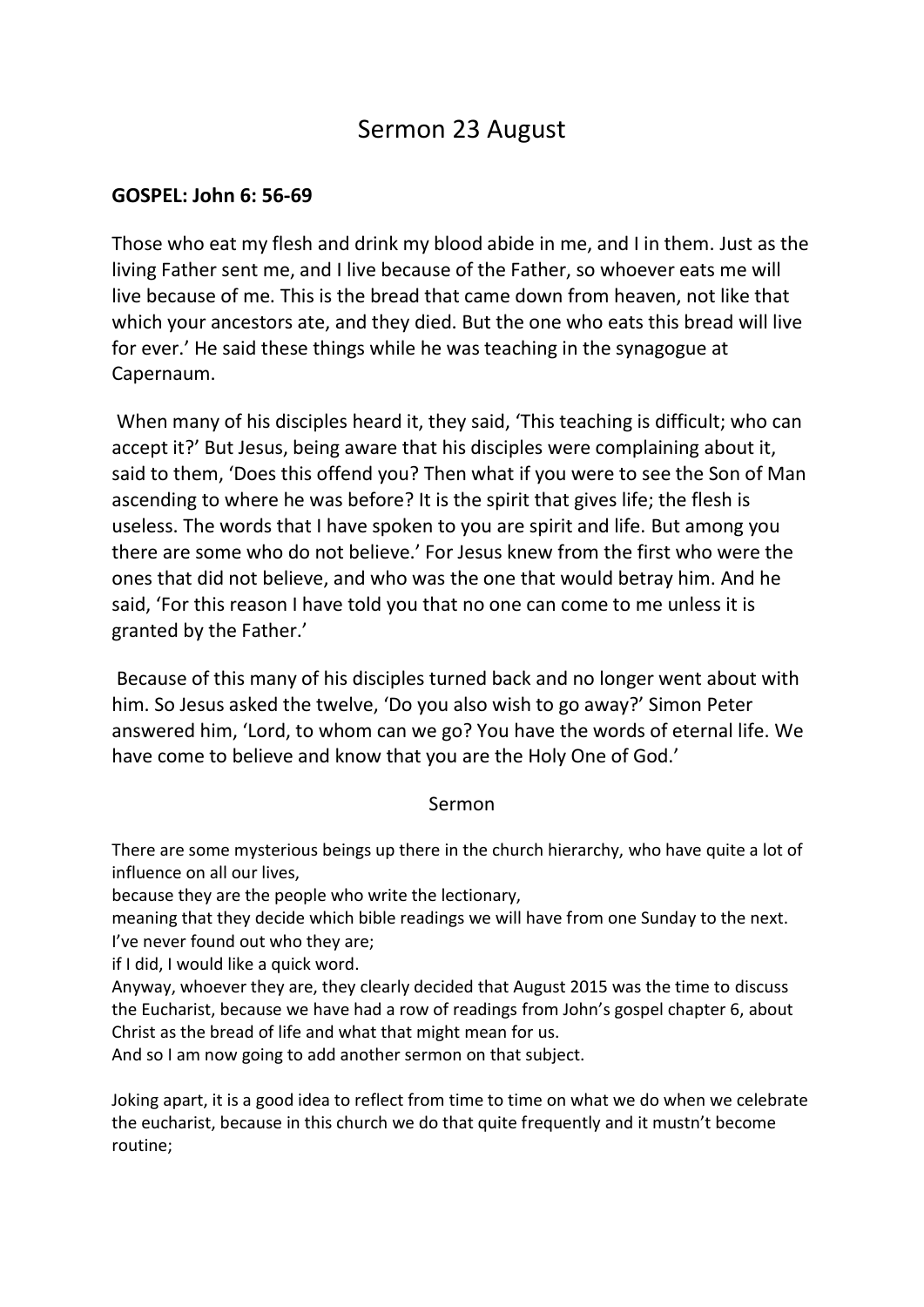it is a lovely thing, but if we are not careful, as one of our Methodist colleagues reminded me the other day, frequent repetition can cause the celebration to lose its force.

It *is* a celebration, that's the first thing to say; it's always a thanksgiving, for Christ's great gift of himself for us.

It also has to be said that like all sacraments, it is a wonderful mystery, and something much better experienced than explained, which is why I don't usually attempt an explanation in confirmation classes (that's my excuse anyway).

Beyond a certain level, you just have to try it and see;

"Taste and see how gracious the lord is" is a very good motto for this, come to think of it.

Today's talk in three parts:

- transubstantiation (Dave mentioned this the other week, and I want to amplify what he said)
- some point about the gospel reading,
- and then a bit about our own practice here, and what will go on here later this morning.

I'm going to start at the deep end with doctrine of transubstantiation, which was the kind of thing people were killing each other about in this country somewhere around 1550,

and it was very sad that the eucharist could cause such strife - but I have to say that the issue has gone off the boil a bit since then. People have been martyred for other things, but not, I think, for their views on precisely what happened to the bread and wine when they are consecrated at the eucharist.

Transubstantiation is, as I understand it, still the official Roman Catholic church teaching on the subject of what happens at the eucharist, but on the other hand the Anglican and R C bishops, after years of discussion, did manage to reach what they called "substantial agreement" (this is a pun, as you will see later) - on the subject of Eucharistic theology, and the language they were using was that of the "real presence" of Christ in the Eucharistic elements. "Real presence" is a different subject and I would like to talk about that at a different time.

The discussions came to an abrupt end when the Anglican church decided to ordain the likes of me – that is, women –

although I hope and believe that they have now started again. At any rate, it appears that transubstantiation is not the sticking point it once was.

What actually does it mean?

St Thomas Aquinas was mainly responsible for the idea,

and he lived across the middle years of the fourteenth century.

He based his thinking on the Greek philosopher Aristotle,

who lived about 1600 years earlier.

Mainstream classical Greek philosophy, meaning Aristotle, and Plato before him, and quite a lot of people after him,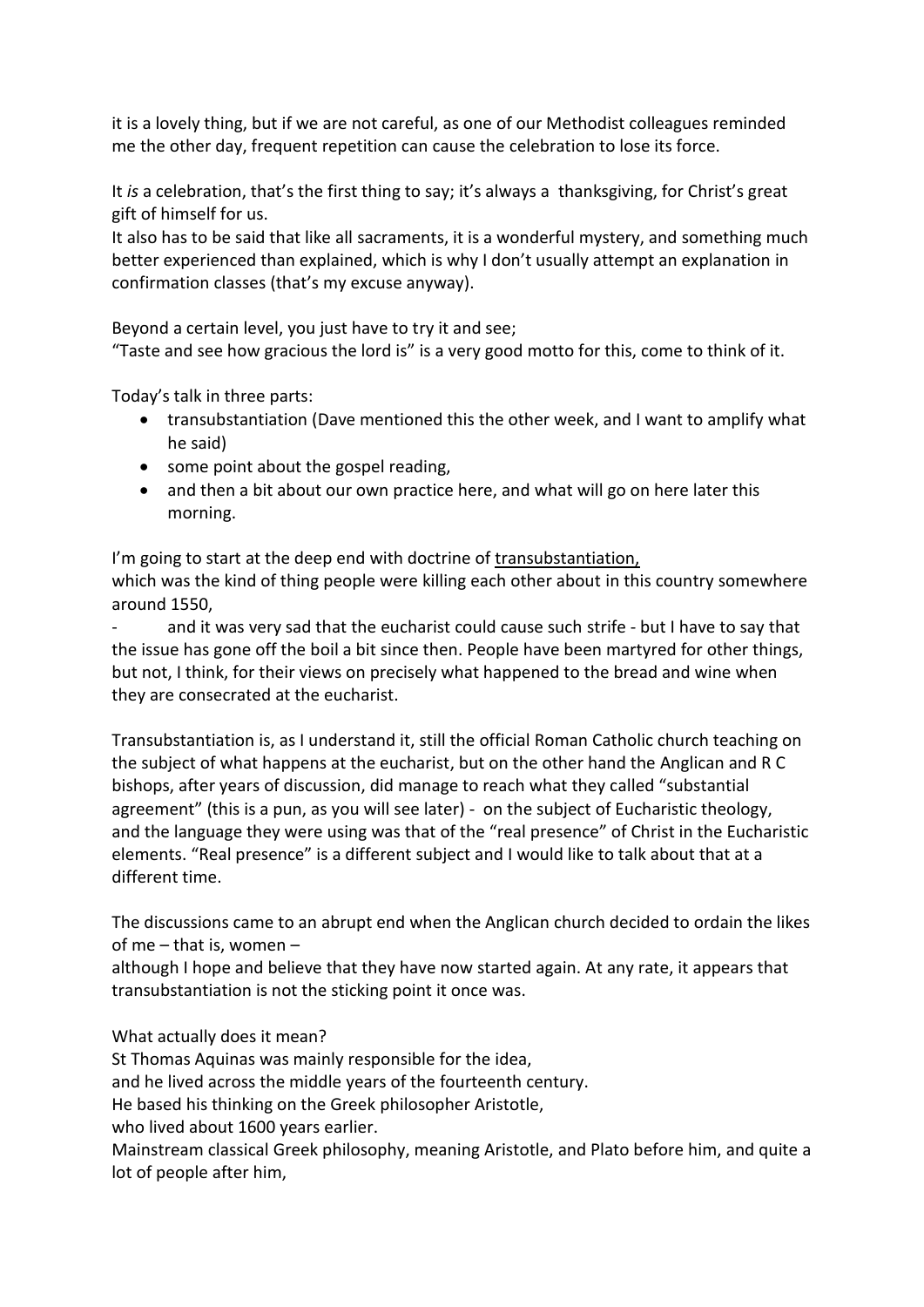spent a lot of time debating the nature of reality; in what way could different kinds of things be said to exist?

To give you a feel for the kind of thing which was going on:

one question was; if a beautiful thing dies, does beauty itself also die? No; therefore beauty, which does not have a physical form of itself, does nevertheless exist, and clearly its existence is of a different order from that, for instance, of a flower, beautiful though the flower may be.

I'm not saying that is a conclusive argument for the existence of beauty – Just an illustration of the kind of mindset that was around in philosophical circles then. And actually, of course, philosophical enquiry is still around and is immensely relevant. There was an article in the Times yesterday: apparently scientists have succeeded in growing a small brain in a test-tube. Is the brain thinking, and if so what? How do we know? Discussions were about what is real – about different levels of reality. Things visible and invisible.

Aristotle then developed teaching about two levels of reality –

He called them substance and accidents.

the reality and the external appearance.

The substance being the underlying reality,

The accidents the external appearances.

So Christian thinkers like St Thomas Aquinas took hold of this:

and so the teaching developed that an object can be changed as to its invisible and spiritual substance,

whilst remaining the same externally;

and so the wafer does become the body of Christ in substance, or in spirit if you like,

and the wine – also in that way - becomes his blood.

Some real and profound and irreversible change has taken place as the host is consecrated, while the outward appearance remains the same.

And that, more or less, is transubstantiation;

Which I don't have a problem with, really,

partly because, oddly, this fits in with the visions of mystics,

who can look at an object and experience the invisible reality behind it.

That kind of visionary element is not part of orthodoxy, of course;

but it is true that we must be able to accept that the eucharist is a great and profound mystery,

and that things are not always exactly what they seem.

As I said, I don't know how much part of mainstream thinking transubstantiation is nowadays, but we might as well know!

Turn now to today's gospel, which is of course on a Eucharistic theme. *Those who eat my flesh and drink my blood abide in me, and I in them. Just as the living Father sent me, and I live because of the Father, so whoever eats me will live because of me.* And so on.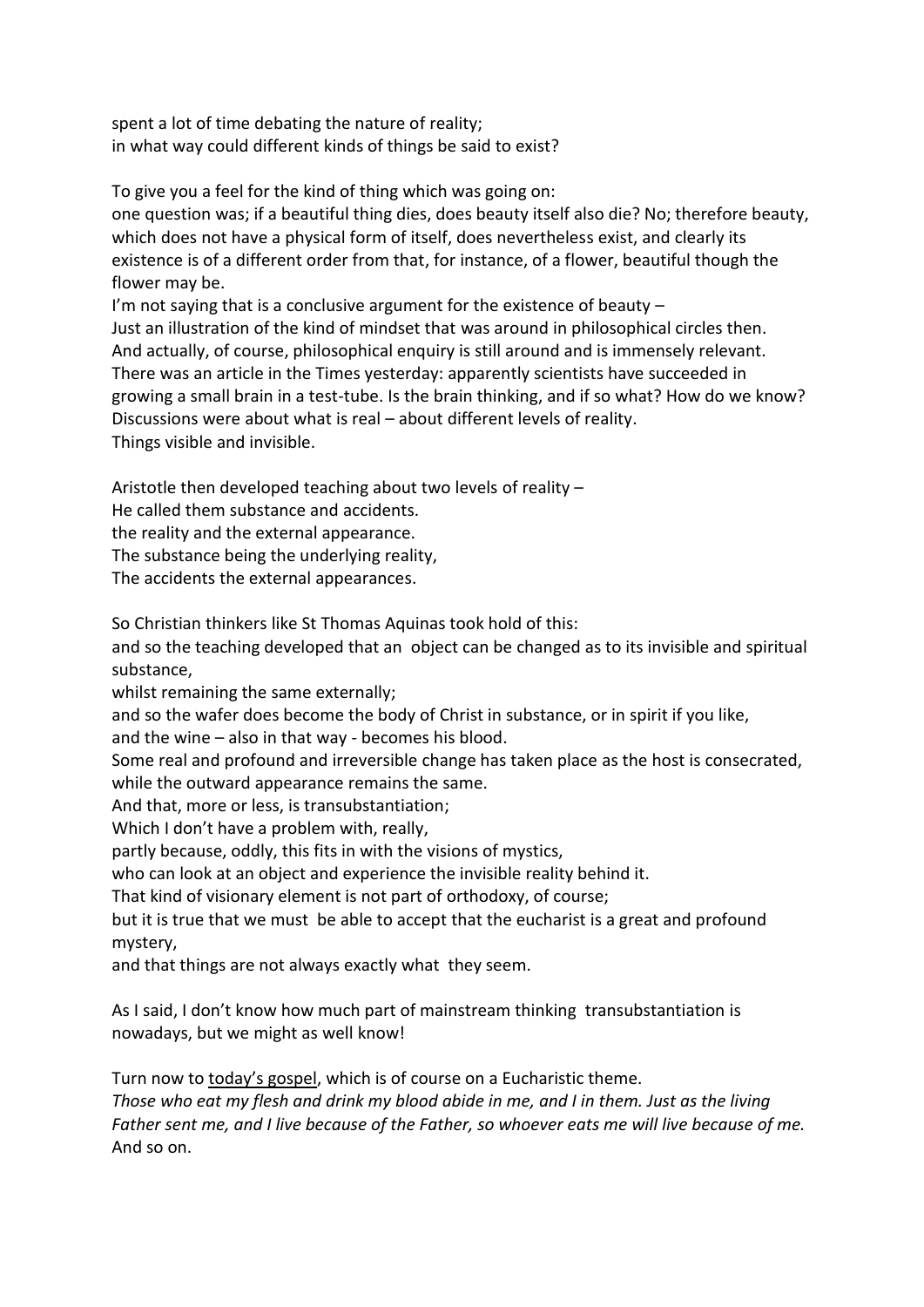What are we to make of this?

One key to John's message is a word more familiar from a different time of year, namely Christmas, when we think about God becoming human in Christ.

and that word is "incarnation".

The word "incarnation" imports a whole new set of ideas,

Ideas about the human form of Christ,

about the word of God became flesh;

St John chapter 1, the Christmas gospel: "the word became flesh" …

this is Johannine theme,

and so, here,

"eat my flesh" means listen to my words, absorb me as the word of God, feed on the reality of me.

I note here, incidentally, a difference between Latin – derived and German –derived words in English.

"Carnivore" (Latin *caro*) in English sounds a lot nicer than "flesh-eater" (German *fliesch*), even though the words do actually mean the same. Why? The Latin is more abstract, less graphic. This is often the case with words derived from the two different roots, in English.

So "incarnation" as one key to St. John chapter 6.

Another key is to look at the whole content of the chapter,

which we have been reading over the last few weeks.

The whole of that chapter is concerned with the difference between physical food you can eat – the loaves and fishes –

and the spiritual reality behind them;

things visible and things invisible again, if you like.

Just to look back, we started about four weeks ago with FT5K (the feeding of the five thousand), when Jesus fed an impossibly large number of people

with an impossibly small amount of food. And that of course got everyone very excited because it was a free dinner.

Yes, they were thinking, you really can have your fish and chips and eat it.

So Jesus then has to calm them down – the kingdom of God is not about free handouts for everyone for ever – it's a lot more serious than that –

which is why Christ says – (I quote) "it is the spirit that gives life, the flesh is useless."

The reality is that Christ is the bread of life, the living bread which came down from heaven, in which all our hungers are satisfied.

So: remember incarnation – that Christ is the Word of God made flesh – and remember also that the aim of this part of the chapter is to move the hearers away from the physical towards the spiritual, using food as a sign, or a metaphor pointing beyond itself, if you like.

A question you might ask is, if we are talking on the spiritual level only, or mainly, Why bother with the loaves and fishes? Why bother with the food, the practical demonstration, if we are only going to leave it behind?